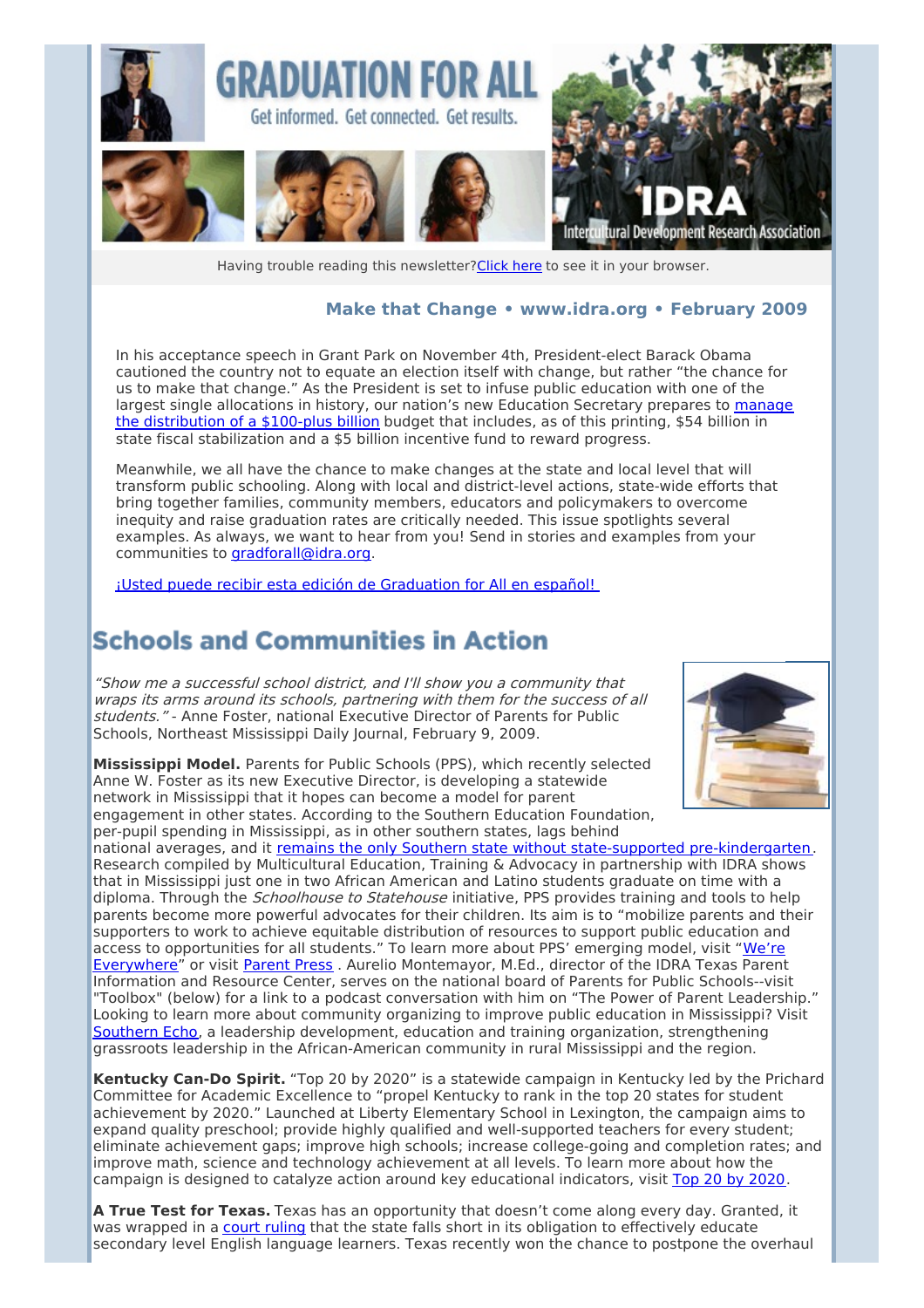of programs for secondary English-language learners—an overhaul that U.S district judge William Wayne Justice has described as "urgent." But rather than delay action, the state has a chance to do the right thing. In doing so, it not only serves the children of Texas but paves the way for better practices in other states. As Education Week's Quality Counts 2009: Portrait of a [Population](http://idra.createsend1.com/t/r/l/jddtth/l/u) points out, across the country academic achievement gaps between English language learners and their peers are significant and persistent. To support action by concerned policymakers, educators, families and community advocates in Texas and to encourage good work around the country to close the gaps, IDRA has developed a series of resources.

- Properly Serving [Secondary](http://idra.createsend1.com/t/r/l/jddtth/l/o) English Language Learners, an IDRA Classnotes podcast, features a conversation with Abelardo Villarreal, Ph.D., director of IDRA field services and a national expert on education of English language learners that outlines what schools should do to ensure that ELLs graduate from high school well prepared for college and work. Dr. Villarreal is interviewed by Bradley Scott, Ph.D., director of the IDRA South Central Collaborative for Equity. You may also want to visit the [companion](http://idra.createsend1.com/t/r/l/jddtth/l/b) article to this podcast: "Ten Principles for an Effective Education Plan for English Language Learners at the Secondary Level – Part I."
- "A [Framework](http://idra.createsend1.com/t/r/l/jddtth/l/n) for Effective Instruction of Secondary English Language Learners" by María "Cuca" Robledo Montecel, Ph.D. provides guidance on how to lead improvements at the local, district and state level.
- For more background and policy [recommendations,](http://idra.createsend1.com/t/r/l/jddtth/l/p) visit "Bilingual Education in Texas Where It is Now, and What is Still Needed" by Albert Cortez, Ph.D., and Roy L. Johnson, M.S.
- For a [research-based](http://idra.createsend1.com/t/r/l/jddtth/l/x) rubric for action, see Good Schools and Classrooms for Children Learning English: A Guide by María "Cuca" Robledo Montecel, Ph.D.; Josie Cortez, M.A.; Albert Cortez, Ph.D., and Abelardo Villarreal, Ph.D.

## **Toolbox**

**Follow the Money**. For clearly-written analyses of the education budget in the 2009 Stimulus Bill, visit the New America Foundation's Ed [MoneyWatch](http://idra.createsend1.com/t/r/l/jddtth/l/m) Blog.

**Learn more about the Power of Parent Leadership.**Almost everyone agrees that parent involvement in schools is key. But what does "involvement" mean? Isn't it time to go beyond the idea of mere involvement to a model of parent and family leadership? To learn more, listen in to The Power of IDRA's Parent Leadership Model, a Classnotes conversation with Aurelio [Montemayor,](http://idra.createsend1.com/t/r/l/jddtth/l/c) M.Ed., director of the IDRA Texas Parent Information and Resource Center.

**Want more ways to take action to secure the rights of all students?**See Resolution #6 "Overcome Inequities" of IDRA's January [Grad4All](http://idra.createsend1.com/t/r/l/jddtth/l/q) e-letter (the New Year's Resolution Issue) and visit "Six Goals of [Education](http://idra.createsend1.com/t/r/l/jddtth/l/a) Equity " developed by the IDRA South Central [Collaborative](http://idra.createsend1.com/t/r/l/jddtth/l/f) for Equity.

## **Youth Voices**

"Stereotypes about students are never true…the question is: how can we make our schools better?" - Student, Canton High School, IDRA Community Blueprints for Action Initiative, Canton, Mississippi, September 19, 2008



#### ●●●●●●●●●●●●●●●●●●●●●●●●●●●●●●●●●●●●●●●●●●●●●●●●●●●●●●●●●●●

**We want to hear from you!** You received this e-letter either because you've expressed interest in the topic or somebody who likes you forwarded it to you. To submit questions or comments, write to us at [gradforall@idra.org](mailto:gradforall@idra.org).

**Tell a friend:** Feel free to forward [Grad4All](http://idra.createsend1.com/t/r/l/jddtth/l/z) to anyone who shares a passion for every student's success.

The Intercultural [Development](http://idra.createsend1.com/t/r/l/jddtth/l/v) Research Association is an independent, private non-profit organization whose mission is to create schools that work for all children.

Thanks for reading!